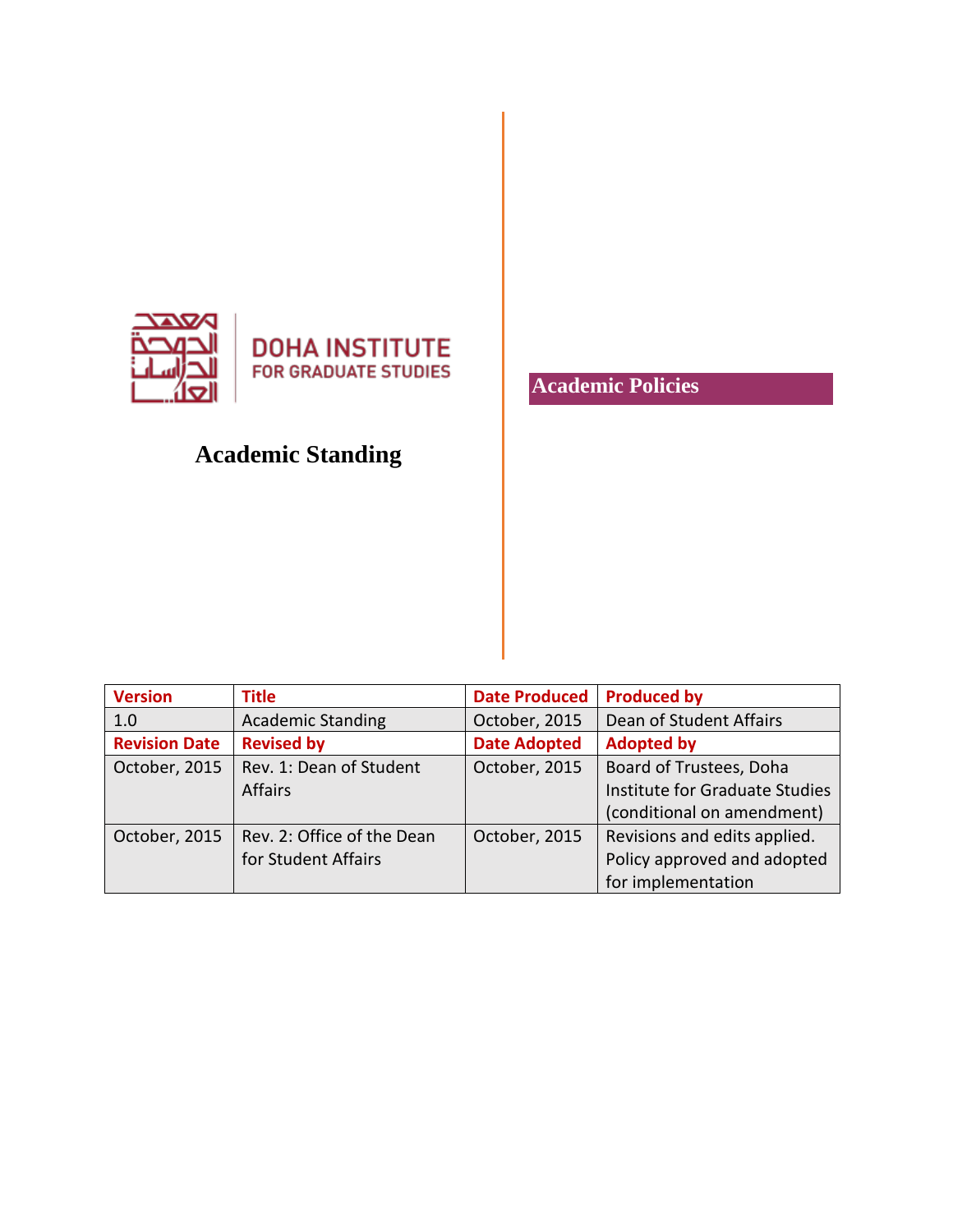## **Contents**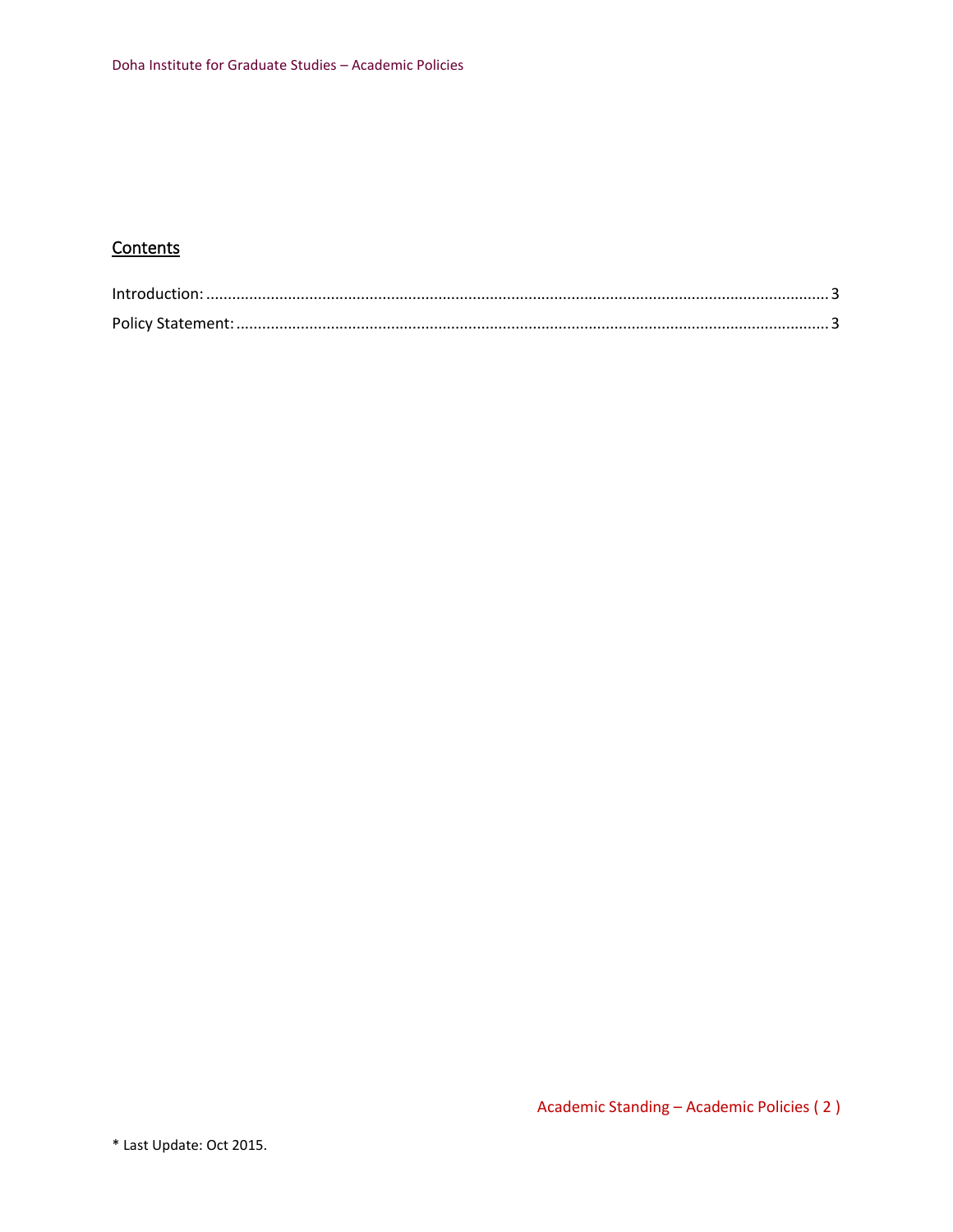## <span id="page-2-0"></span>Introduction:

All students are expected to maintain a good academic standing during their program of study at DI. Students are considered to be in good academic standing if they:

- Have removed all limitations of their conditional admission status;
- Have a minimum Master's Degree cumulative Grade Point Average of 3.00/4.00;
- Have no failed courses in any of their degree required courses;
- Have no more than one failed course in any of their elective courses;
- Are making satisfactory progress toward degree requirements, including a project or thesis;
- Have met any other school or program specific criteria in the addition to the above.

Any student who does not meet the above criteria will be considered under academic probation.

## <span id="page-2-1"></span>Policy Statement:

- 1. Students with conditional admission status must meet the conditions imposed by their limited admission by the date stated in their admission letter. Failure to do so will result in automatic dismissal from DI.
- 2. The Master's Degree average is the average of grades for courses taken by the student in their enrolled program of study and only for courses that are part of their degree requirements. Non-credit course and satisfactory and unsatisfactory courses will not be considered as part of the Master's Degree average. Transfer credit from other institutions will not be considered in the Master's Degree average.
- 3. Academic probation is a mechanism for warning students that they have failed to maintain good academic standing. Students have one semester of enrollment after the semester in which they are placed under academic probation to achieve academic good standing.
- 4. Students are informed in writing of their placement under academic probation by an official letter from the Dean with copies to the student's academic advisor and the head of the program the student is enrolled in.
- 5. Students who leave the DI while on probation, whether through formal withdrawal or through failing to meet the registration requirement, will still be on probation if they are